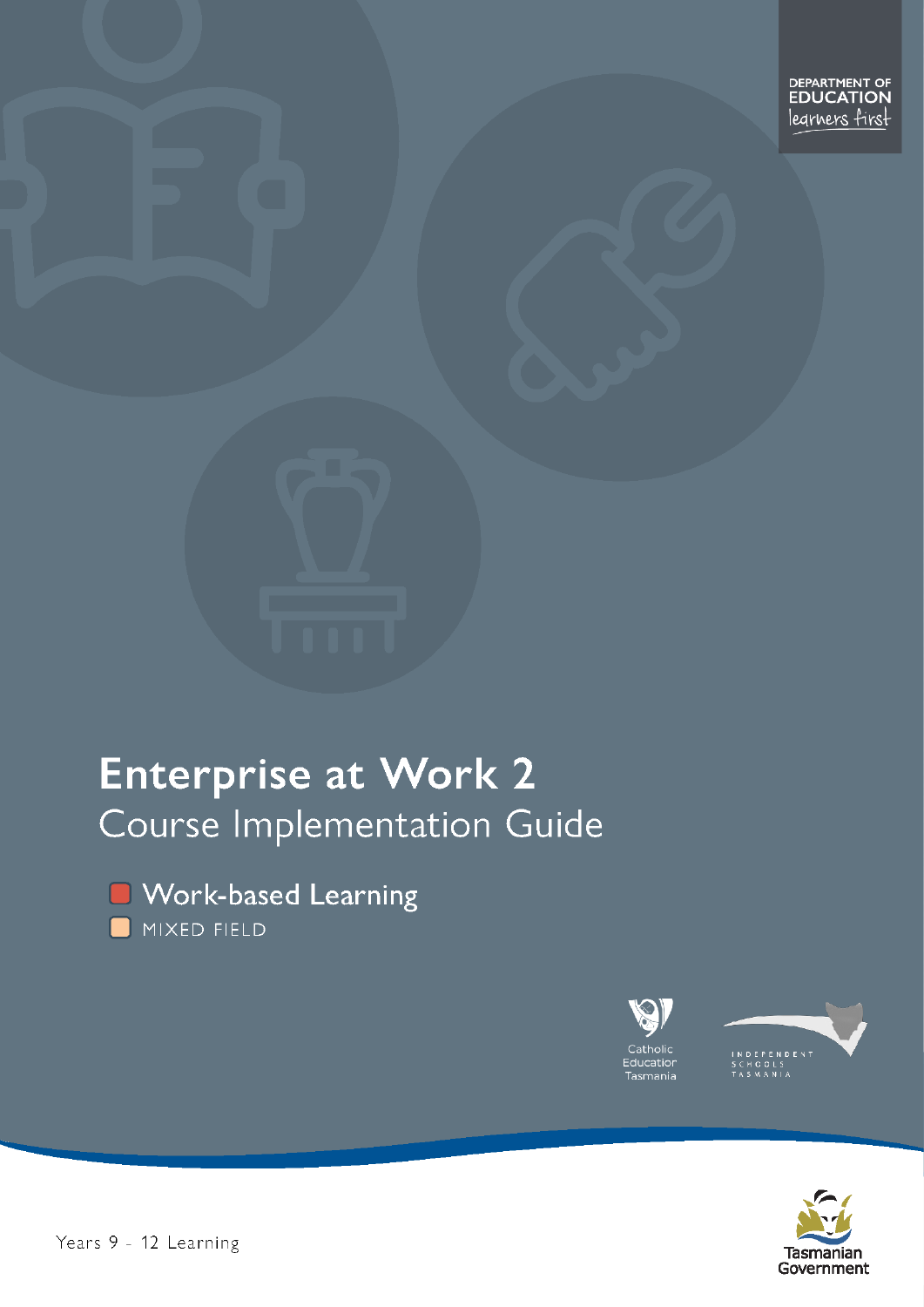# **TABLE OF CONTENTS**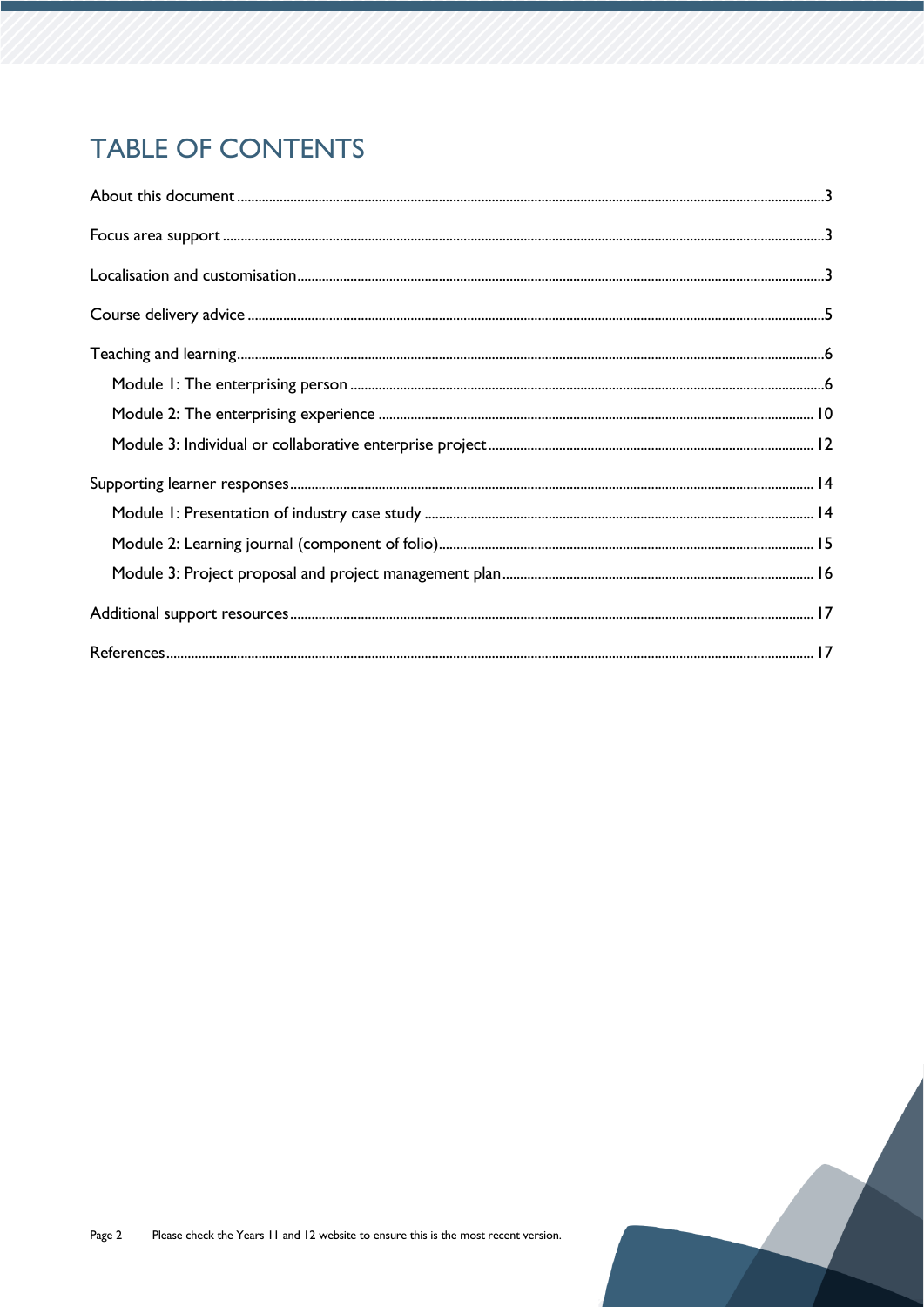# Course Implementation Guide Enterprise at Work (EPW215112)

# <span id="page-2-0"></span>About this document

This course implementation guide supports the course document<sup>1</sup>. It supports teachers to create active and engaging learning experiences.

The Department of Education's [A Pedagogical Framework](https://documentcentre.education.tas.gov.au/_layouts/15/DocIdRedir.aspx?ID=TASED-1629159896-383) has informed this resource.

# <span id="page-2-1"></span>Focus area support

This is a Work-based Learning course.

This provides a context for exploring ways that entrepreneurial thinking benefits all jobs. Transferrable characteristics, such as an enterprising mindset and entrepreneurial behaviours, are powerful predictors of long-term job success.

Enterprise at Work (EPW215122) allows learners to design and implement enterprise projects as examples of a type of work. These workplace learning experiences provide the opportunities to develop entrepreneurial skills of:

- creativity
- problem-solving
- collaboration.

This will serve learners well regardless of their future work aspirations. To paraphrase from [South Australia's](https://www.education.sa.gov.au/sites/default/files/entrepreneurial-learning-strategy.pdf)  [Entrepreneurial Learning strategy,](https://www.education.sa.gov.au/sites/default/files/entrepreneurial-learning-strategy.pdf) these skills are critical not only to the founding and future of new businesses in our state, but also the capacity of the future workforce to work in, work for and work with these entrepreneurial ventures.

# <span id="page-2-2"></span>Localisation and customisation

Enterprise at Work (EPW215122) enables teacher and learner agency through customisation, localisation and personalisation.

#### **Localisation**

For providers with low numbers:

- Team up with another provider (ie another school) to act as buddy classes to each other. This could provide opportunities for:
	- teacher-to-teacher support and collaboration
	- co-teaching
	- peer sharing and feedback.

<sup>&</sup>lt;sup>1</sup> A 'course document' refers to accredited course information on the **TASC** website.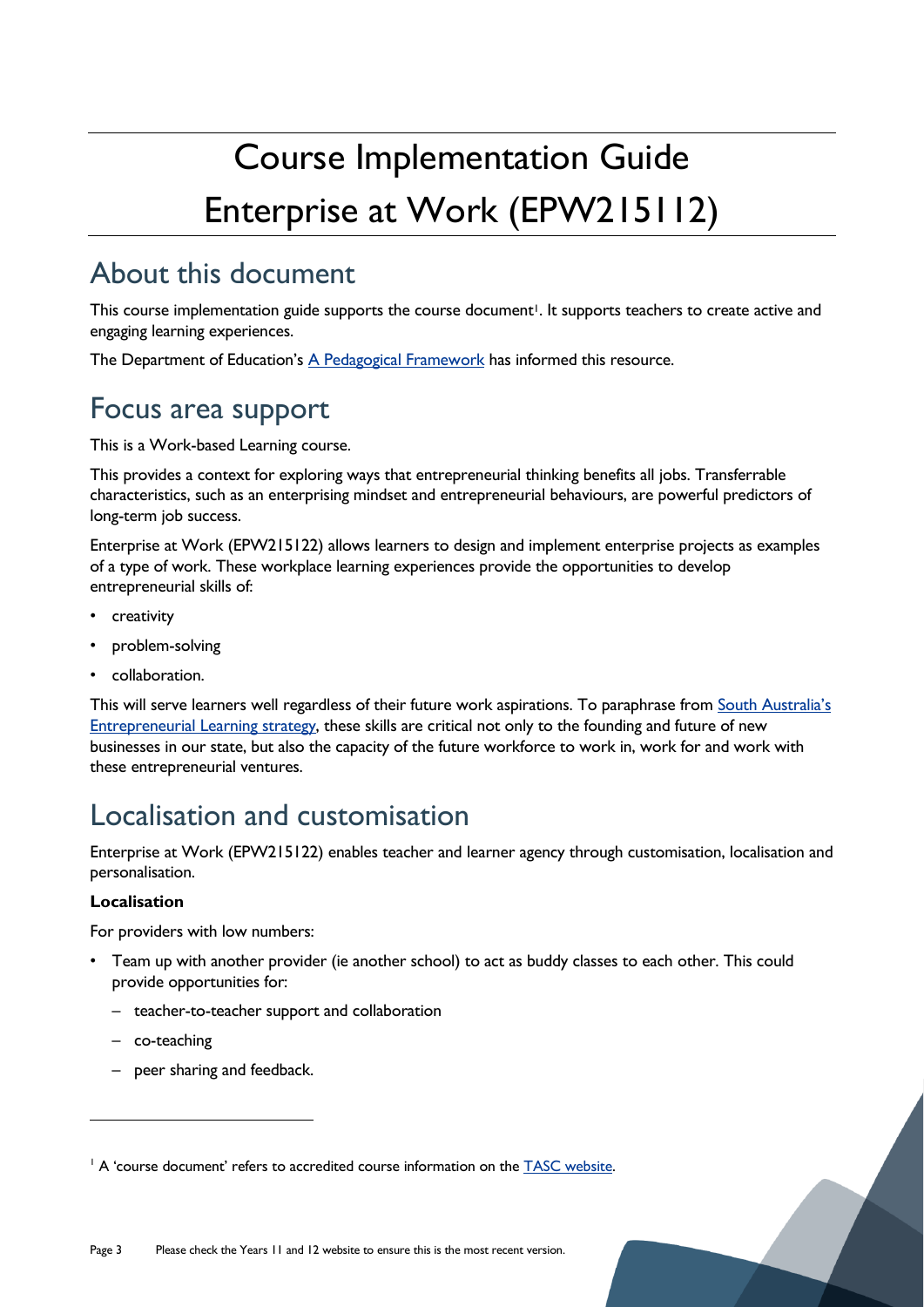The classes could hold a virtual meeting for:

- peer sharing and feedback on work
- sharing lesson delivery
- sharing virtual guest speakers.

Teachers could make use of the dedicated Enterprise at Work Level 2 channel in the Mixed Field Community of Practice to connect.

For providers in isolated areas:

• Virtual meetings/ guest speakers

One of the challenges is access to a range of local businesses for incursions, excursions, guest speakers and mentoring. Technology provides a mechanism to access non-local businesses through virtual meetings.

- real-time sessions interactive and learners can ask questions. With appropriate permissions, recorded sessions could create opportunities for:
	- » revision
	- absent learners
	- an archive of resources to use for future delivery.
- pre-recorded learners could craft questions for speakers in advance. This is not dependent on alignment of schedules and a reliable internet connection

#### Challenge to opportunity

Enhance learning through involvement of learners in the planning and delivery of the sessions. Learners could:

- write to potential guests inviting them to attend
- act as hosts to facilitate all or part of the session
- plan and deliver the acknowledgement of country, customised for the occasion
- develop a running sheet and checklist to ensure smooth running of the session
- develop protocols for expectations during the session to ensure respectful attention. For example, active listening evident by body language and facial expression, agreed use of chat.
- take on specific roles during the session. This could include technical trouble shooter or facilitating the chat.

For providers delivering the course remotely:

In addition to the suggestions above, arrange an onsite workshop at least once per term.

• Blended delivery/ flipped learning

Remote delivery can be synchronous, asynchronous or a combination. A flipped classroom approach allows for delivery of content and learning activities asynchronously. Regular synchronous online lessons could focus on:

- introducing new material
	- » guided discussion of concepts introduced in the asynchronous material
	- » Q and A to clarify learning materials and assessment tasks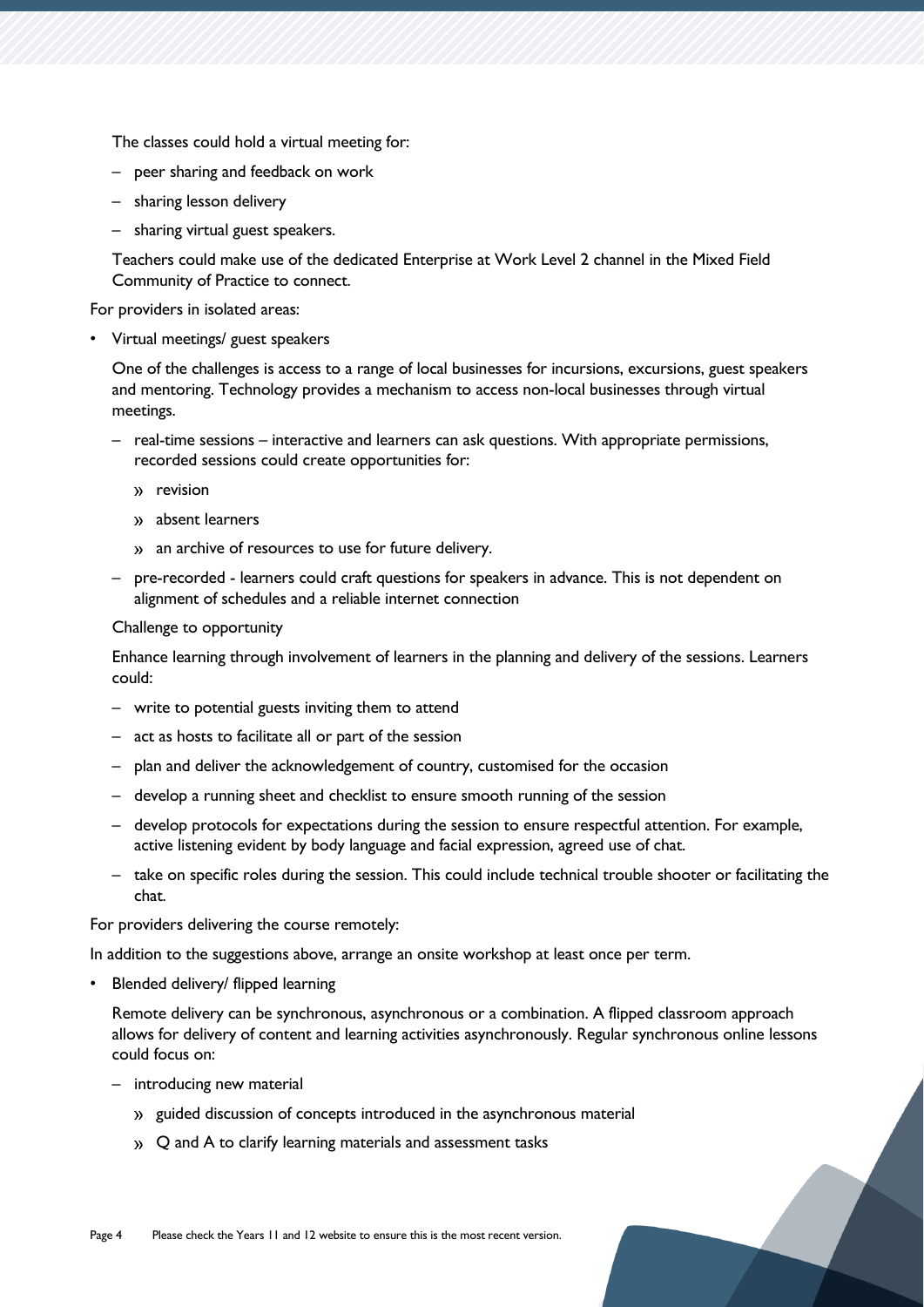developing a sense of trust among learners. This may enhance collaboration, provision of peer feedback and participation in discussions.

#### **Customisation**

Opportunities exist to customise learning and content throughout the course.

For providers working with learners who identify as Australian First Nations:

- In module 1, case studies and work exposure opportunities may put added emphasis on Australian First Nations enterprises and entrepreneurs. The following websites are rich in resources to support this:
	- [Blackspace Creative Arts and Cultural hub Pty Ltd](https://www.blackspacecreative.com.au/) Tasmanian)

"Blackspace Creative Arts and Cultural Hub Pty Ltd is a growing collective of Aboriginal and Torres Strait Islander creatives sharing and showcasing their connections to culture, country and community. In addition to this, we are also an avenue for the broader community to engage in and learn about these connections in a safe and respectful environment.

Our business model reflects our commitment to building the capacity and visibility of Aboriginal artist and their cultural practices, stories and history within the sector more broadly. We are Tasmania's only Aboriginal owned and operated Art Center. We are reclaiming our practices, our art and our culture."

– [Creative Spirits](https://tasedu.sharepoint.com/sites/CurriculumYears9-12Learning/Shared%20Documents/Resources%20-%20Tranche%201/Course%20Implementation%20Guide/Mixed%20Field/Enterprise%20at%20Work%20Level%202/•%09https:/www.creativespirits.info/aboriginalculture/economy/successful-aboriginal-businesses)

This website has lots of information about Aboriginal businesses and the benefits they provide to their owners and communities, as well as stories about individual enterprises. Aboriginal businesses can register under a specific Australian Bureau of Statistics definition.

– [Supply Nation](https://supplynation.org.au/)

"Supply Nation provides Australia's leading database of verified Indigenous businesses." On this site you can filter yours search by business name, product, service, area, or category.

- [Indigenous Regional Networks](https://www.indigenous.gov.au/) highlights success stories from Indigenous businesses (browse or search the stories section).
- [Indigenous Business Australia](https://iba.gov.au/) this website has a section on starting or growing a business.
- Two articles listing lots of Aboriginal-owned brands
- [Blak-Owned Brands To Buy From During NAIDOC Week and Always](https://tasedu.sharepoint.com/sites/CurriculumYears9-12Learning/Shared%20Documents/Resources%20-%20Tranche%201/Course%20Implementation%20Guide/Mixed%20Field/Enterprise%20at%20Work%20Level%202/•%09https:/www.huffpost.com/archive/au/entry/blak-owned-brands-naidoc-week_au_5fa893bac5b623bfac5165cc)
- [19 Aboriginal and Torres Strait Islander Owned Businesses](https://junkee.com/blak-aboriginal-business-invasion-day-guide/285655) To Support This Invasion Day

For providers working within a particular context relevant to their local community:

- Module 2 lends itself to customisation at the local community level, according to available resources.
- Providers can determine the scope of potential projects by setting parameters related to their capacity to support projects.

# <span id="page-4-0"></span>Course delivery advice

Enterprise at Work Level 2 has three discrete modules. Learners may benefit from thinking about their module 2 and module 3 projects as they undertake module 1. They may record ideas in a learning journal. This time may help to incubate ideas, which evolve and change over time.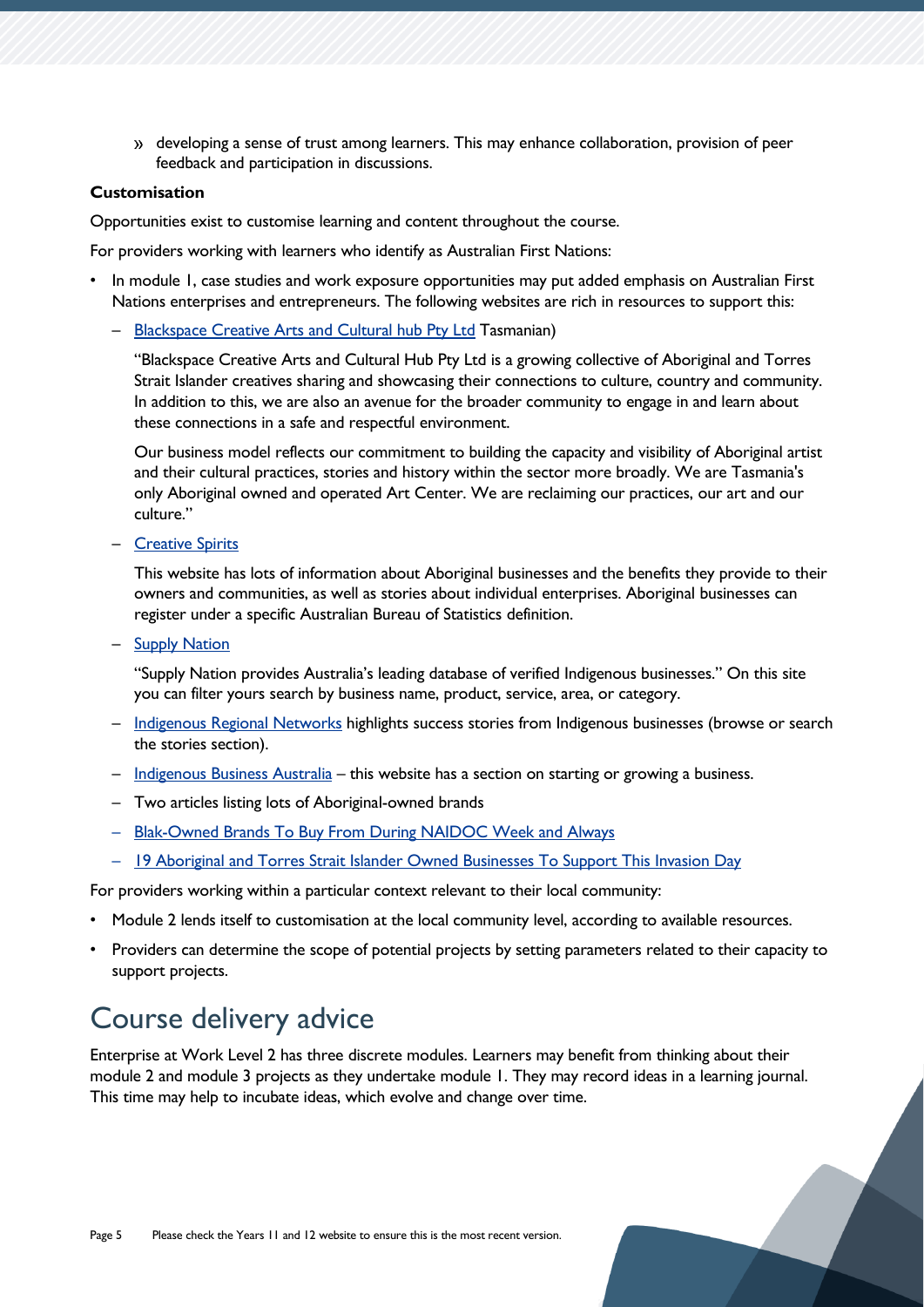| Module                                                                                                    | <b>Indicative Times</b> |  |
|-----------------------------------------------------------------------------------------------------------|-------------------------|--|
| Module $I$ – The enterprising person                                                                      |                         |  |
| Knowledge and skills should be explicitly taught. Each key<br>knowledge and skill is of equal importance. | 50 hours                |  |
| Module 2 – The enterprise experience                                                                      | 50 hours                |  |
| Knowledge and skills should be explicitly taught. Each key<br>knowledge and skill is of equal importance. |                         |  |
| Module 3 – Collaborative or individual enterprise projects                                                |                         |  |
| Knowledge and skills should be explicitly taught. Each key<br>knowledge and skill is of equal importance. | 50 hours                |  |

# <span id="page-5-0"></span>Teaching and learning

The development of *Enterprise at Work* Level 2 was informed by the South Australian subject Business Innovations Stage 1 (Department of Education South Australia, 2018) and Ontario's Years 11/12 Business Studies Entrepreneurship courses (Ministry of Education Ontario, 2006).

# <span id="page-5-1"></span>Module 1: The enterprising person

This module immerses learners in a variety of real-world examples of enterprising people. This may be done through work exposure opportunities and personal research. The big idea is that entrepreneurial thinking is important. It establishes and develops new enterprises and is a valued set of skills and capabilities. Entrepreneurial thinking is for people working in any role, and for managing the challenges and opportunities in life.

Module 1 develops the concepts of entrepreneurial thinking, enterprise, entrepreneurs, enterprise skills. This goes beyond definitions and needs a much more nuanced understanding. For example:

- there are large and small enterprises
- different types of enterprises
- entrepreneurs come in all shapes and sizes
- how entrepreneurial thinking serves people well in other aspects of their lives.

This is an applied learning course so learners should be actively involved. Learners will come to the course from a variety of prior exposure to some of the concepts. Some may have studied Work Studies in Years 9, 10 or both.

The following learning outcomes are a focus of this module:

- 1. communicate knowledge and information about enterprise skills
- 2. use digital ways of working when planning and undertaking enterprise projects
- 3. identify and solve issues relating to enterprise projects
- 4. apply self-management skills when undertaking enterprise activities
- 5. present information on an enterprise project supported by digital technologies.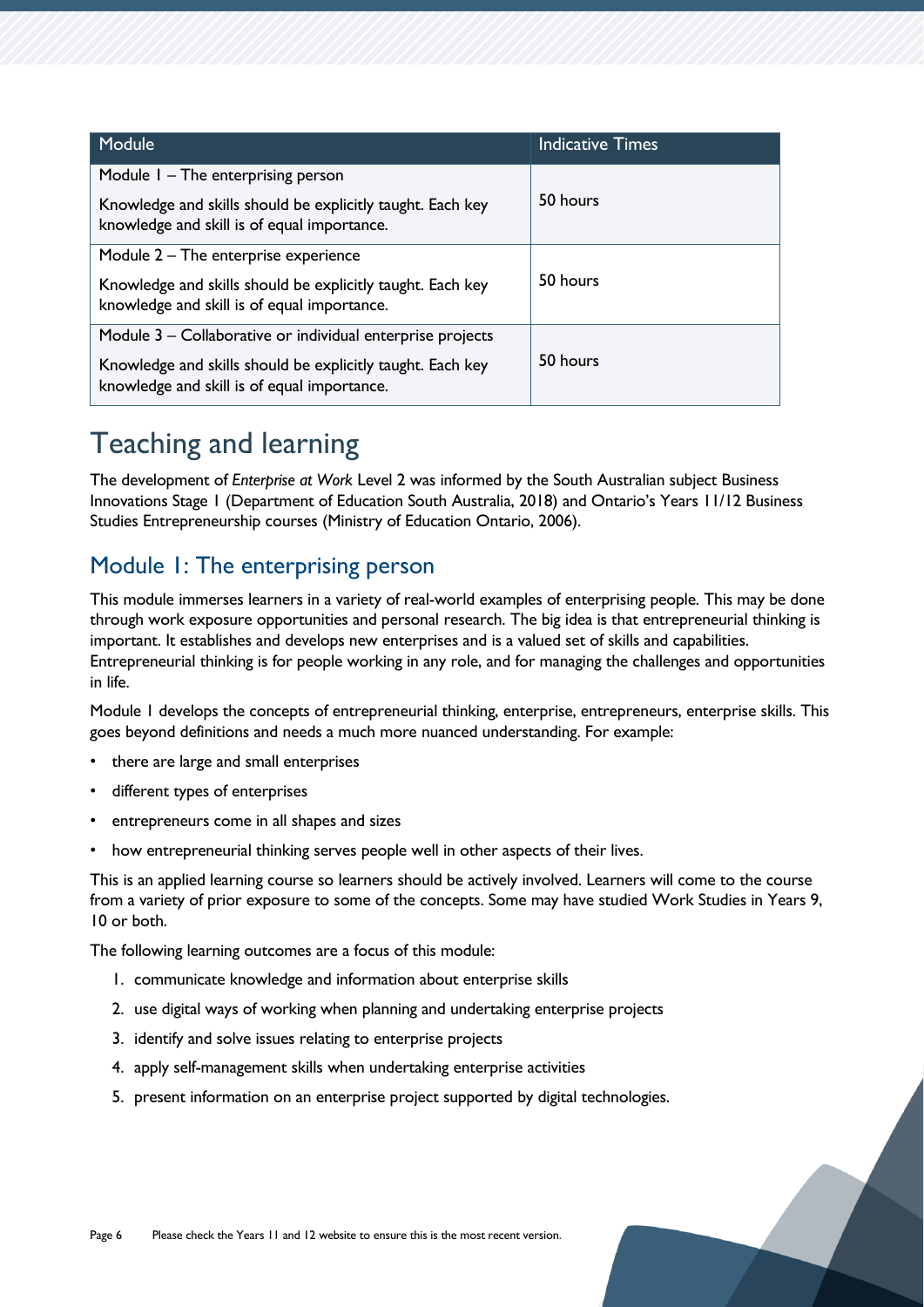### Module 1: Teaching strategies

- support learners to understand the intention, goals and indicators of learning. This could be done for the whole course, module and individual lessons.
- intentionally develop metacognition by:
	- explicitly teaching reflective practices through use of a learning journal
	- teaching learners metacognitive strategies aimed at addressing the question "how can I learn this best?". For example 7 questions to help learners plan, understand their strengths and weaknesses, and reflect on and improve their learning (Edutopia, 2018):
		- What should I do first?
		- » Is anything confusing me?
		- Can I explain what I've learned?
		- » Should I ask for extra help?
		- Why did I get this answer wrong?
		- Can I apply this in different contexts?
		- » How can I do better next time?
- enable learners to create and challenge meaning through questioning

### Module 1: Examples of learning activities

#### The why for learners

These activities describe ways to engage and support learners to set meaningful goals and make connections.

• Conduct an activity to find out why learners have chosen this course. Also explore what they hope to get out of it and what they are wondering. For example, in pairs, learners interview each other about these three questions, and then re-tell their partner's story. Support this activity with coaching about active listening, no interruptions, and a strict time limit on each interview.

As well as gaining a class-wide overview, this activity could be used to reflect on specific enterprise skills. It could also identify what they found easy, challenging, how they would feel next time.

- Use a variety of stimulus material, such as enterprise or entrepreneurship stories that can be told, listened to, viewed or sought from learners, to engage learners, reveal prior knowledge, and build on concepts.
- Use sets of laminated cards with the enterprise skills (from Appendix 2) on one side and their definition on the back. This may support learners to identify the skills they noticed in a story or guest speaker. Use the [Think, Pair, Share](http://pz.harvard.edu/sites/default/files/Think%20Pair%20Share_1.pdf) strategy to report back to the group, or a gallery walk around the wall or tables, or on an online tool if the lesson is online.

#### The what and the how for learners

These learning activities describe how to help learners grasp big ideas and key understandings and organise new information. They also describe opportunities to create, transfer and deepen knowledge and understanding.

The nature of applied learning means that the "what" and the "how" for learners is usually intertwined and not always in the same way. Learners are alternating between acquiring new knowledge and skills and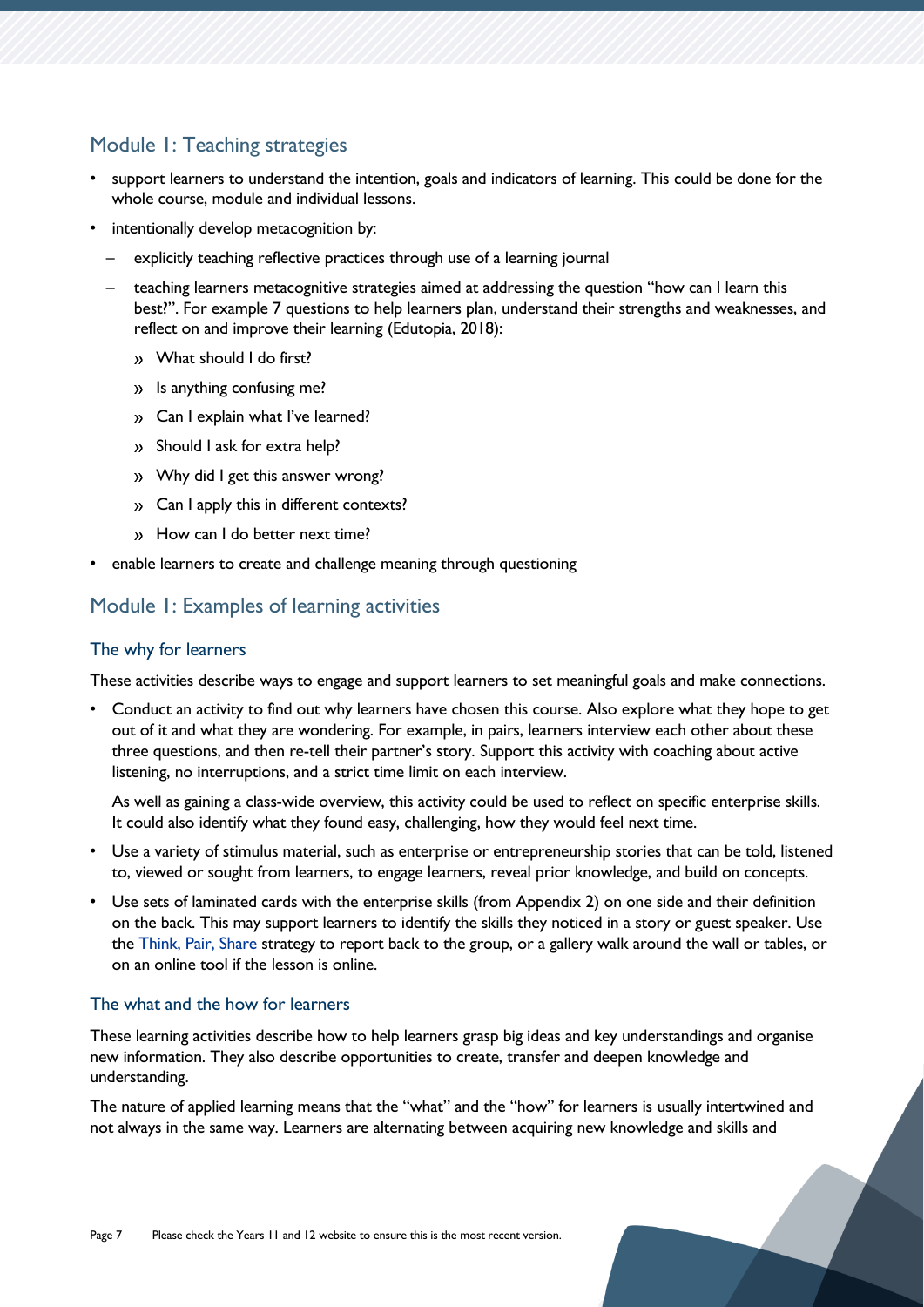applying them. Their interests and curiosity prompt deep exploration along the way. Sometimes this is planned but it can also be circumstantial and somewhat unpredictable.

- Learners could undertake the Entrepreneurship activity on the (*[myfuture](https://myfuture.edu.au/my-career-profile/activities)* website login required), to find out about their current entrepreneurial behaviours. Depending on their results, they then complete the follow up activities. Re-doing the activity at the end of module 1 could provide an indication of progress in developing entrepreneurial behaviours. Sample responses from the survey include:
	- Your results show that you have natural entrepreneurial traits. You may decide to focus on developing these in practice and consider learning more about becoming an entrepreneur. Look for opportunities to engage with business people through work and networking.
	- Your results show that you don't currently have full *[confidence](https://myfuture.edu.au/career-articles/details/the-anxious-entrepreneur)* in your ability to succeed as an entrepreneur. Entrepreneurs have many traits that make them successful in entrepreneurial activities. You should consider learning more about *[entrepreneurship](https://myfuture.edu.au/career-insight/entrepreneurship/)*. This will help you to reflect on whether it could form part of your career.

Note the links to further reading.

- Guide learners to explore key Government business websites. The goal is to gain an overview of the authoritative information and support available to start an enterprise. Key concepts framing their exploration include:
	- the legal requirements associated with selected business structures
	- the support available through key government websites, at Federal and State levels, including helpful templates
	- local government regulations may also apply to aspects of some enterprises
	- standard practices associated with the administration of businesses such as a business plan and profit/loss statement.

#### Module 1: Focus area guidance

#### Prepare for workplace learning

- All of module I is about preparation for undertaking workplace learning in the form the enterprise projects undertaken in modules 2 and 3.
- Within module 1, learners need to be introduced to the idea of entrepreneurship, the set of enterprise skills used by the course and how these relate to employability skills. Appendix 2 of the course document provides reference information about this.
- Learners should be supported to develop the literacy specific to the course, for example, using strategies such as word walls, phrases and quotes as posters, card games.

#### Undertake workplace learning

In module 1, work exposure is the equivalent of undertaking workplace learning.

- Develop understanding about a range of contexts in which entrepreneurial behaviours occur through:
	- incursions
	- excursions
	- guest speakers
	- online research by learners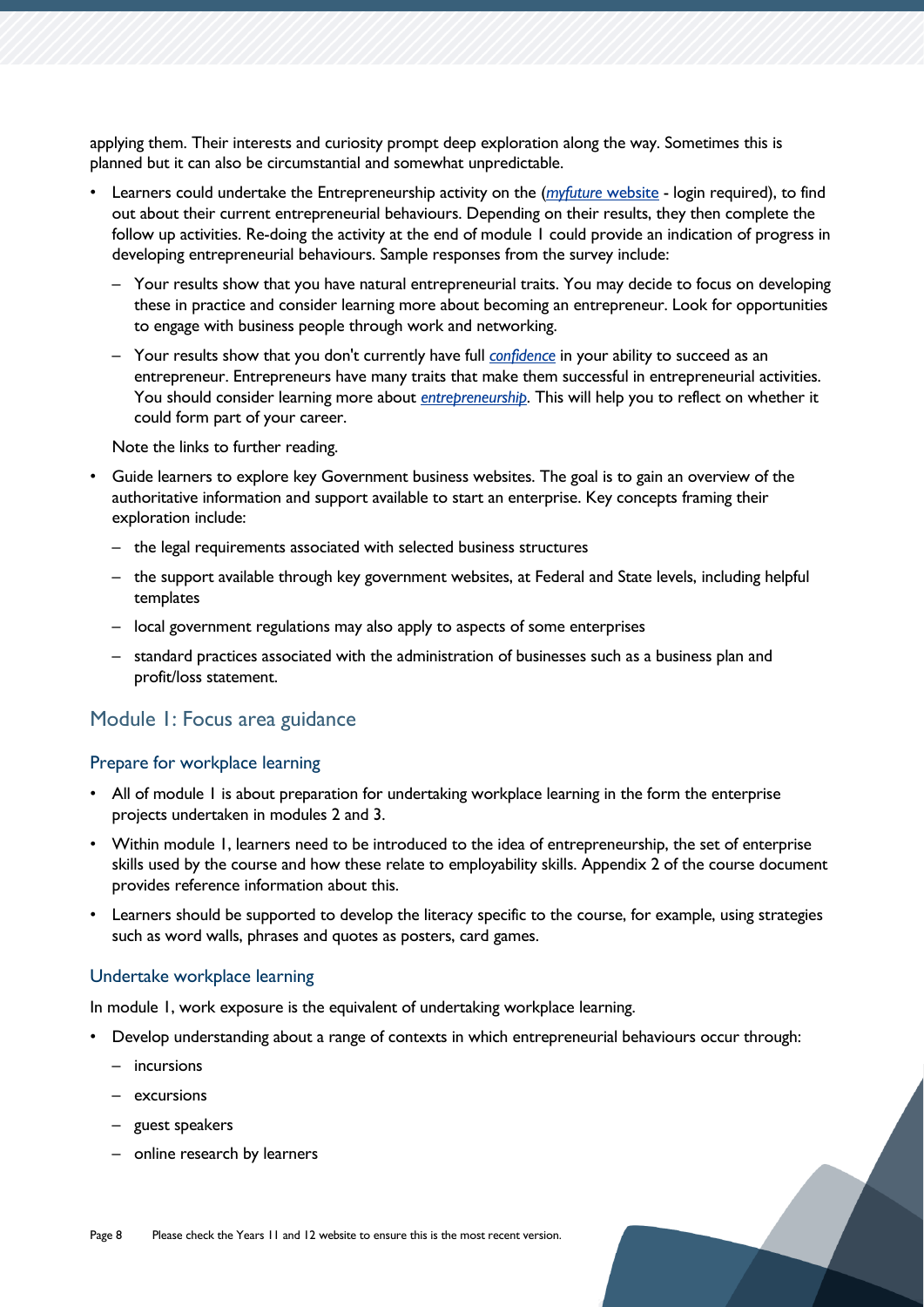- current news stories
- learners' experience.
- Each work exposure event is an opportunity to reinforce and develop enterprise skills. For example, consider the enterprise features of each work exposure event. The provider might initially organise an event then unpack what was involved with learners. Learners then take on aspects of the next event. This could include contacting a guest, greeting them and introducing them to the class or acting as the facilitator for the event.

#### Reflect and exhibit/present

- The reflection feature of Work-based Learning occurs in at least two ways in module 1.
	- After work exposure event. Use guiding questions to elicit:
		- » how the concepts of enterprise, entrepreneurs, enterprise skills and entrepreneurial thinking have been further developed
		- the new career possibilities may have opened for learners.
	- After enterprise activities used to teach enterprise skills and strategies. Learners could reflect and make notes in their journals. Teachers may provide guiding questions depending on the context.
- The Industry Case Study (work requirement) requires learners to present their findings to a known audience, in a multimodal format utilising digital and other technologies.

#### Module 1: Recommended resources

- Additional resources can be found and will be built on in the Communities of Practice
- [A Growth Mindset Intervention: Enhancing](https://doi.org/10.1177/1042258719864293) Students' Entrepreneurial Self-Efficacy and Career [Development](https://doi.org/10.1177/1042258719864293) (Burnette, Pollack and Forsyth, 2019) – key take aways:
	- growth mindsets of entrepreneurship are malleable
	- encouraging growth-oriented mindset facilitates entrepreneurial self-efficacy and persistence on classroom tasks when challenges arise.
- [Australian Government Business website](https://business.gov.au/) includes templates for a lean business plan and a profit and loss statement, which may help learners in developing their project proposals and implementing their plans. There are benefits in using real-world business tools and the templates can be adapted to suit the learners' purpose
	- [develop your business plan](https://tasedu.sharepoint.com/sites/CurriculumYears9-12Learning/Shared%20Documents/Resources%20-%20Tranche%201/Course%20Implementation%20Guide/Mixed%20Field/Enterprise%20at%20Work%20Level%202/•%09https:/business.gov.au/planning/business-plans/develop-your-business-plan)
	- [lean business plan template](https://business.gov.au/-/media/business-information/business-plans/lean-business-plan-template.ashx)
	- [how to set up a profit and loss statement](https://business.gov.au/finance/accounting/how-to-set-up-a-profit-and-loss-statement)
	- [profit and loss statement template \(MS Excel\).](https://business.gov.au/-/media/business-information/business-plans/profit-and-loss-statement-template-xls)
- [Australian Taxation Department Education](https://www.ato.gov.au/General/Education-zone/) Zone
- [Brand Tasmania website](https://tasmanian.com.au/) examples of Tasmanian enterprises and the Tasmanians behind them, for use as case studies. The theme is "the quiet pursuit of the extraordinary". Resources include pages that could be used as posters, podcasts. The Tasmanian Projects page unpacks the projects with short paragraphs that could be used as stimulus for discussion, for unpacking and reflection.
- [Business Tasmania](https://www.business.tas.gov.au/starting)  Starting a business includes a collection of information and tools, some of which link through to the Australian Government Business site.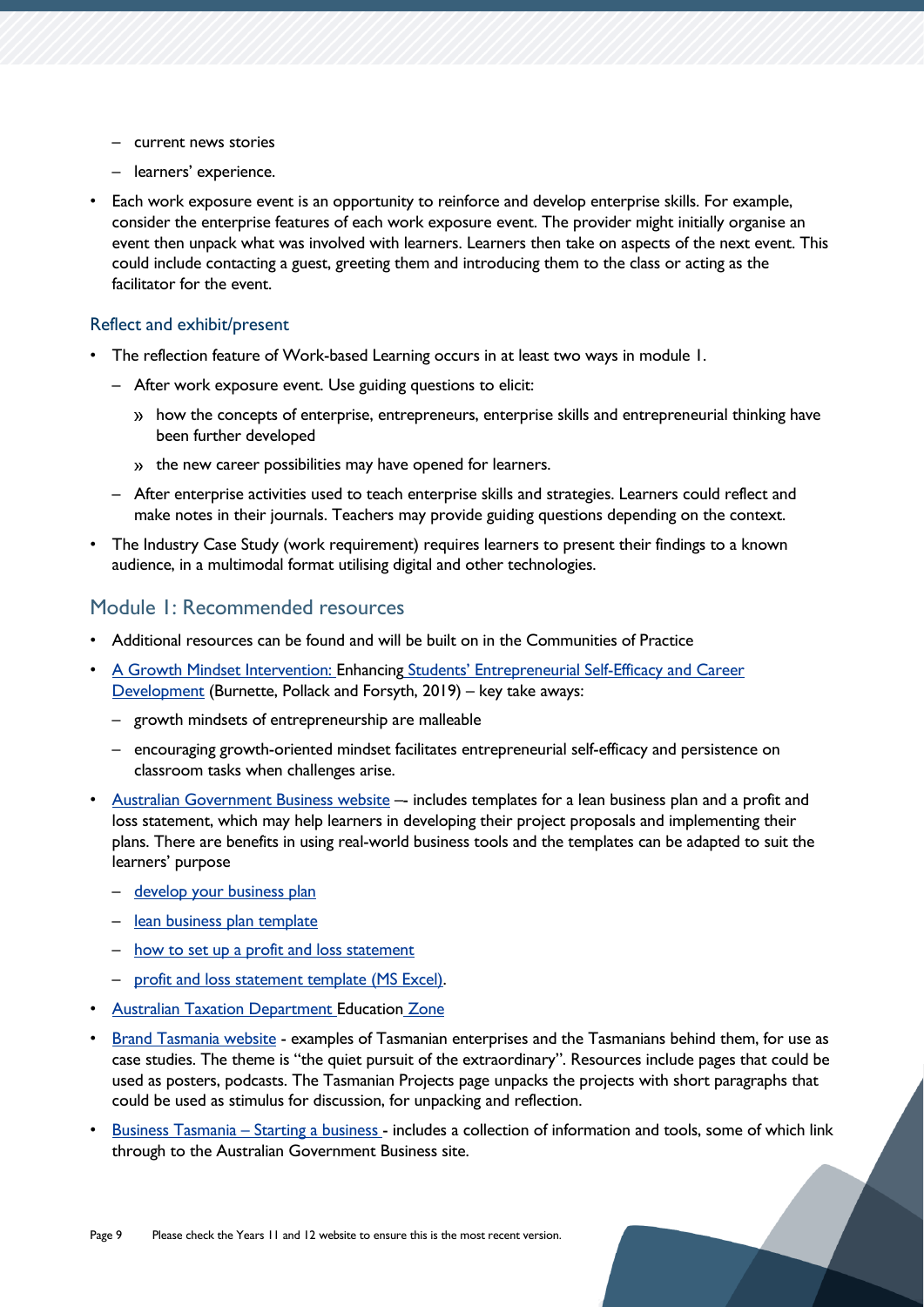- [Five Ways to Get the Most out of Student Portfolios](https://www.youtube.com/watch?v=6ZP5E--EiQk) (Spencer, 2020)
- Foundation for Young Australians (FYA) [The New Work Order Series](https://www.fya.org.au/resource/new-work-order-research/) 7 reports since 2015 that analysed how disruption to the world of work has significant implications for young Australians
	- [The New Work Standard, July 2020](https://www.fya.org.au/app/uploads/2021/09/FYA-New-Work-Standard-2020.pdf) "in a post-COVID world, we need a new standard of thinking about good work" FYA's seventh and last report in the New Work Order series, The New Work Standard, investigates what part-time, casual, self-employed and gig work – or flexible work – means for young people and their career trajectories.
	- [The New Work Mindset, November 2016](https://www.fya.org.au/app/uploads/2021/09/The-New-Work-Mindset_2016.pdf) the fourth report in the series analysed 2.7 million job advertisements to reveal 7 clusters of work. Page 19 has a table matching the enterprise skills most relevant to each cluster.
	- Infographics from reports such as [World Economic Forum Future of Jobs 2020](https://www3.weforum.org/docs/WEF_Future_of_Jobs_2020.pdf) report or the [Australian Government Job Outlook,](https://joboutlook.gov.au/) can be used as comparison to check the currency of the original research.
- Guest speakers for example Brand Tasmania, local businesses
- [Infographics](https://www.ronritchhart.com/info-graphics) (Ritchhart, 2020) a collection of downloadable PDF files that support the establishment of a culture of thinking in classrooms.
- [myfuture entrepreneurship resources](https://myfuture.edu.au/career-articles/entrepreneurship)
- *myfuture* [The Future of Work resources](https://myfuture.edu.au/assist-others/the-future-of-work)
- [Small Business Secrets](https://www.sbs.com.au/news/small-business-secrets) -- an SBS series in which host Ricardo Goncalves shines a light on the small business owners and innovators playing a vital role in Australia's economic growth. This site has a wealth of contemporary stories that will interest learners. What enterprise skills are evident in each story?
- What's Metacognition[-and Why Does it Matter?](https://tasedu.sharepoint.com/sites/CurriculumYears9-12Learning/Shared%20Documents/Resources%20-%20Tranche%201/Course%20Implementation%20Guide/Mixed%20Field/Enterprise%20at%20Work%20Level%202/Course-Implementation-Guide-Enterprise%20at%20Work%202.docx)

## <span id="page-9-0"></span>Module 2: The enterprising experience

Options for delivering this module include but are not limited to:

- a whole class collaborative project driven and modelled by the teacher with learners undertaking delegated roles,
- closely coached small group collaborative projects
- individual or small group projects that become extended to module 3 (note Appendix 6 requirements for suitable projects)

The work in module 2 applies learning from module 1 and serves as a practice run for module 3.

Many successful contemporary small start-up enterprises use design thinking and processes to define problems. They come up with solutions by iteratively testing proposed solutions. This approach coupled with basic business function understandings ensures effective implementation of the enterprise.

The following learning outcomes are a focus of this module:

- 2. use digital ways of working when planning and undertaking enterprise projects
- 3. identify and solve issues relating to enterprise projects
- 4. apply self-management skills when undertaking enterprise activities
- 5. work in a team to undertake an enterprise project.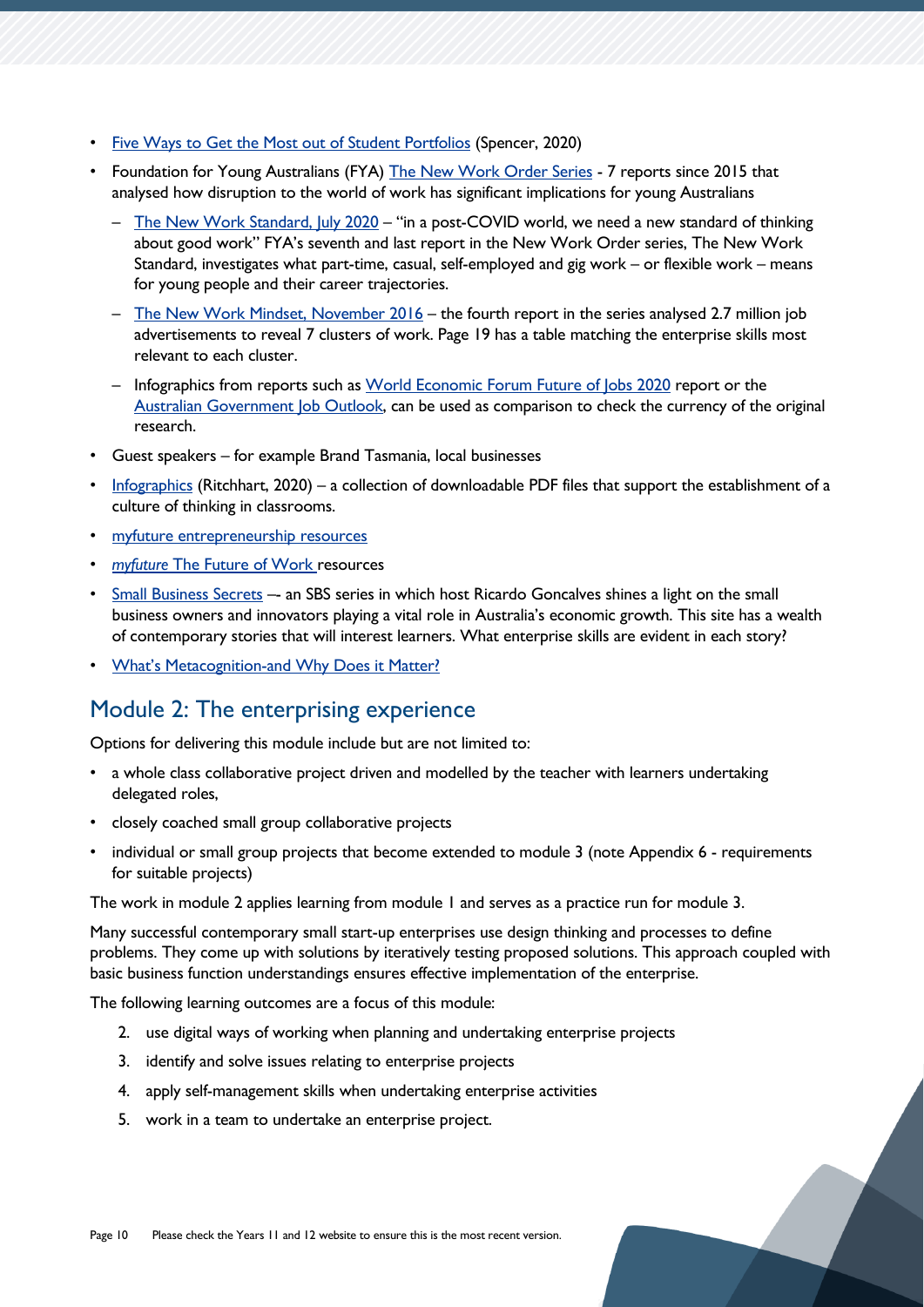### Module 2: Teaching strategies

This module requires explicit teaching alongside opportunities for learners to practise skills and receive feedback for improvement. Strategies include:

- fostering learners' agency and collaboration with peers, teachers and the community. Explicitly teach and articulate strategies for effective collaboration. For example, role taking, listening to and respecting others' points of view, appreciating different contributions and playing your part.
- supporting learners to create and challenge meaning through questioning.

Learners could undertake specific roles and responsibilities with mechanisms in place to ensure accountability to their team. Roles and responsibilities could include:

- roles related to functions within the project. For example, finances, marketing, operations.
- roles related to collaborative work in groups. For example, timekeeper, keeping everyone on track, positive reinforcer.

A coaching approach is appropriate to support learner review and reflection and teamwork.

The project(s) undertaken will influence the supplementary work exposure opportunities provided. For example, social enterprise is a focus, excursions, incursions or guest speakers (in person or online) from local social enterprises would be relevant.

### Module 2: Examples of learning activities

#### The why for learners

These activities describe ways to engage and support learners to set meaningful goals and make connections.

Engage learners in the design process, for example by implementing the two-session workshop from the Stanford University d. school (see Resources below). This resource provides professional development and learner-ready materials to use either face-to-face or online. You may prefer to adapt the materials or use them as-is. They encourage teachers to take the role of lead learner to model that part of entrepreneurial thinking is to be open to learning new things.

#### The what and how for learners

These learning activities describe how to help learners grasp big ideas and key understandings and organise new information. They also describe opportunities to create, transfer and deepen knowledge and understanding.

- Conduct a [Project Kickoff](https://www.atlassian.com/team-playbook/plays/project-kickoff) to bring teams together at the start of the project and agree what success looks like
- Teach learners to use the [5 Whys technique](https://www.atlassian.com/team-playbook/plays/5-whys) to clearly define the problem they are trying to solve in their proposed enterprise, or to analyse a problem that occurs during the project.
- Encourage teams to use a  $pre-mortem$  to think about what could happen in their project good or bad and plan before it starts.
- Model an example of determining the break-even point for a simple hypothetical project. Check whether learners already know this from their maths classes and make use of the expertise in the room. You could use a video demonstration such as [Break even analysis from The Finance Storyteller](https://www.youtube.com/watch?v=r8BIz5I-aDc) on YouTube and follow up with an MS Excel spreadsheet template such as one of those available from [Business in a box](https://www.business-in-a-box.com/docs/?q=break-even-analysis&a=break-even-analysis) (email registration required).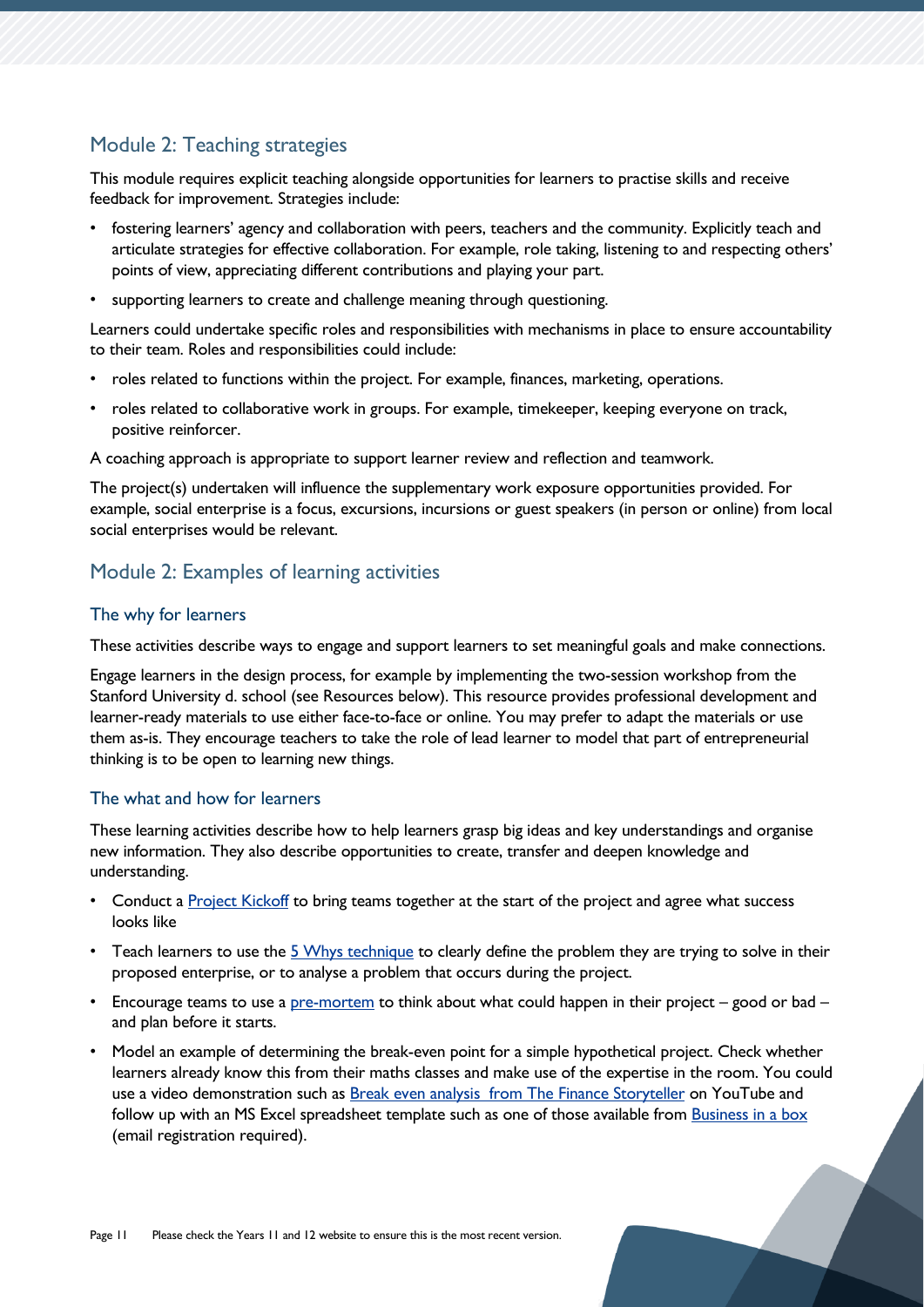### Module 2: Focus area guidance

#### Prepare for workplace learning

The focus of module 2 is undertaking workplace learning through a collaborative enterprise project and module 1 serves as the preparation for this.

#### Undertake workplace learning

The teacher-guided collaborative project and the workplace learning component are main focuses of module 2. Ideally industry mentor(s) will also be involved and opportunities to connect with relevant workplaces or industries will benefit learners.

#### Reflect and exhibit/present

Learners must reflect to prepare the work requirement for module 2, Enterprise Experience Folio.

#### Module 2: Recommended resources

- Additional resources can be found and will be built on in the Community of Practice
- [AtlassianTeam Playbook](https://www.atlassian.com/team-playbook/plays) in module 2, learners are focusing on collaboration and working in teams as they are guided through their enterprise project. This set of "plays" includes a team health monitor and many others that may suit various aspects of project teamwork. When introducing this set of tools, there is also the opportunity to talk about the entrepreneurs who started Atlassian – Scott Farquhar and Mike Cannon-Brookes who in 2015 became Australia's first tech start-up billionaires.
- [d.school Starter Kit \(Stanford University\)](https://dschool.stanford.edu/resources/dschool-starter-kit) a virtual interactive workshop for teachers who want to introduce design to their classes. In this online intro to design you'll get exposed to a medley of design abilities, methods, and mindsets. You'll watch videos and learn what design looks like in the real world, as well as discover 'what design is' by doing partner activities and discussions. In three hours you'll learn over 20 concepts and tools that will help you apply human-centered design to your own work.
- Young Change Agents website<https://youngchangeagents.com/> some of the programs on this site might be suitable as a project focus. Learners may also benefit from browsing the galleries of projects from past programs. The well-known \$20 Boss program, formerly administered by the Foundation for Young Australians, is now administered by Young Change Agents,

# <span id="page-11-0"></span>Module 3: Individual or collaborative enterprise project

#### Module 3: Teaching strategies

In module 3, the teacher is in the role of guide on the side. While there will be times when explicit teaching is required, the most important teaching strategy will be ongoing actionable feedback.

### Module 3: Examples of learning activities

The following learning outcomes are a focus of this module:

- 2. use digital ways of working when planning and undertaking enterprise projects
- 3. identify and solve issues relating to enterprise projects
- 4. apply self-management skills when undertaking enterprise activities
- 6. apply skills and knowledge to plan an enterprise project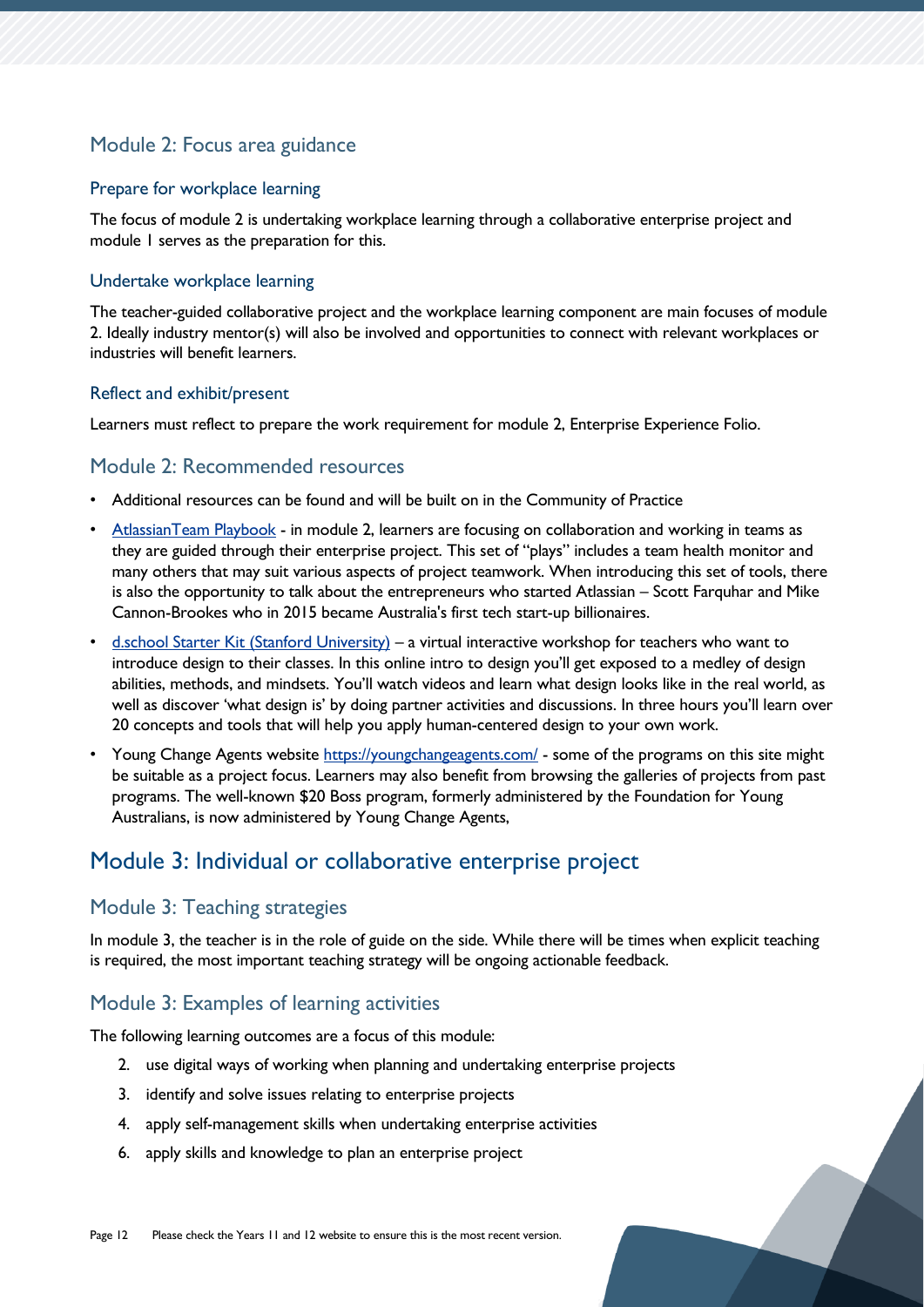- 7. apply skills and knowledge to implement an enterprise project
- 8. present information on an enterprise project, supported by digital technologies.

#### The why for learners

These activities describe ways to engage and support learners to set meaningful goals and make connections.

- Facilitate learners to reflect on their learnings from module 2. For example, using a thinking routine such as I Used to think...Now I think. Introduce it by reminding them that in module 2 they learned about the process of planning and implementing an enterprise project.
- To celebrate progress and focus on developing entrepreneurial skills, have learners revisit their initial ideas about enterprise skills, entrepreneurship, enterprise and entrepreneurs. Learners revisit their concept maps or shared class snapshot and update it with what they know now. This could be an individual or whole class activity. Each learner should see evidence of how far they have come and the vocabulary they have developed to articulate ideas and understandings.

#### The what and the how for learners

These learning activities describe how to help learners grasp big ideas and key understandings and organise new information. They also describe opportunities to create, transfer and deepen knowledge and understanding.

- Guide learners to use formal strategies to analyse problems, for example, the [5 Whys strategy](https://www.youtube.com/watch?v=t7FcK8jV2yA) for analysing the root cause of a problem, or [fishbone diagrams](https://www.youtube.com/watch?v=I0c6Gd26Fxw) to analyse the contributing causes of a problem
- Halfway during the module, have learners undertake a collaborative reflection process as follows:
	- Learners share an update on their project progress using a simple structure, for example, a set of guiding questions from which learners select 3
		- What's working well?
		- What challenges have emerged and how have they been dealt with?
		- What has been surprising?
		- What help do I need?
	- Learners record a reflection incorporating what they can take away from two others to inform their own work.
- Guide learners to prepare for their final presentation using strategies such as:
	- negotiate the format of the final presentations with the class. This could include a class-based exhibition, a mini expo, a series of presentations to an invited small audience. This negotiation might be undertaken early in the module or at the start of the course, to allow time to organise.
	- invite a specialist to provide advice about how to use visual aspects to enhance communication in a presentation. This could be a colleague teacher, industry practitioner or peer.
	- involve a specialist to provide tips and hints about presentation skills. This could be a colleague teacher, industry practitioner or peer. Advice could cover eye contact, voice projection, pace and delivery, importance of content and presentation style to give impact to a presentation.
	- provide timelines for sharing of drafts, for peer and teacher feedback, before the final presentation.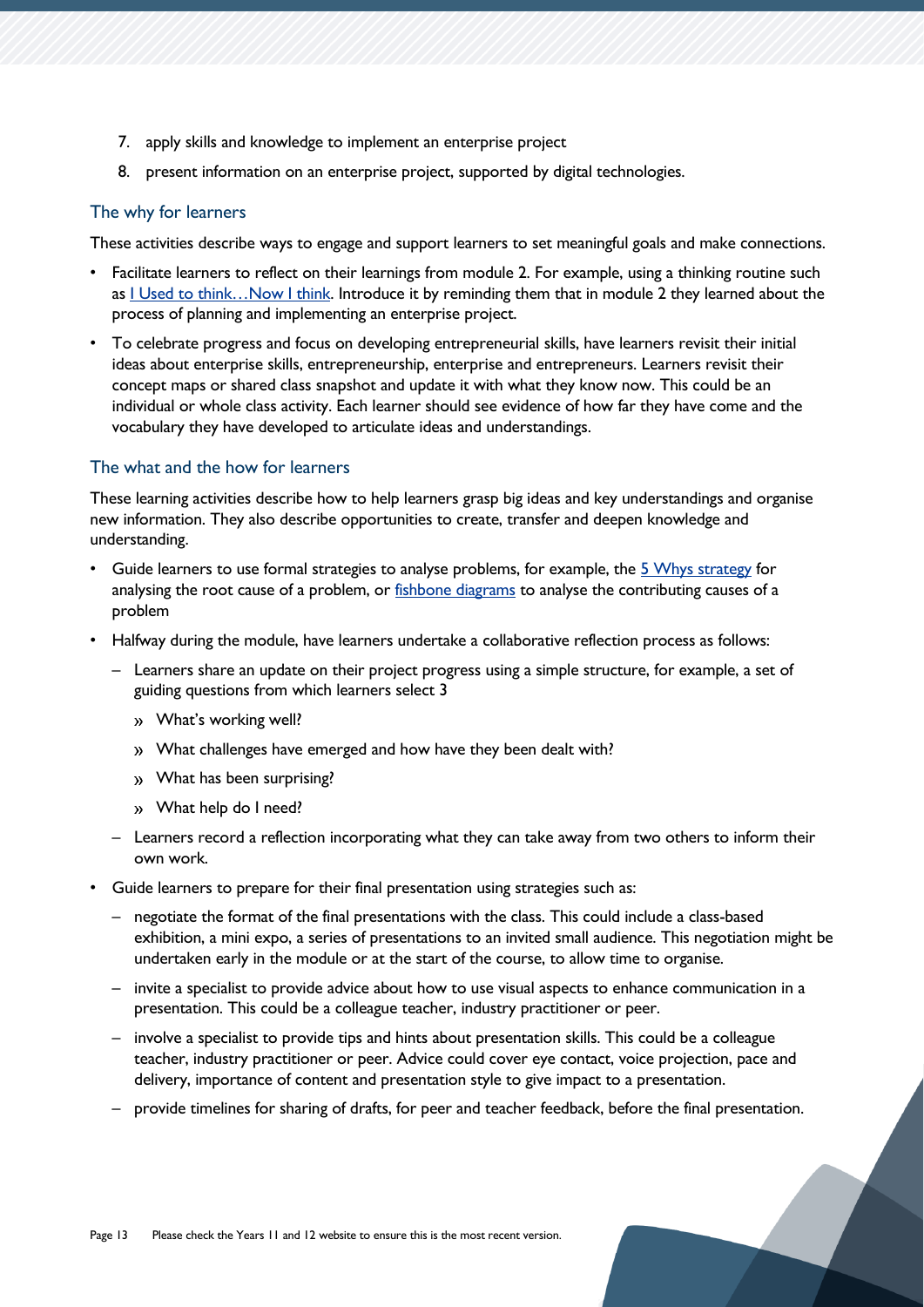### Module 3: Focus area guidance

#### Prepare for workplace learning

• Modules 1 and 2 form the basis of preparing for the workplace learning that is the focus of module 3 in individual or collaborative projects.

#### Undertake workplace learning

- In module 3, Work-based learning occurs by learners taking part in authentic work activities and interactions as they plan and implement their enterprise projects.
- The requirement to submit a Project Proposal and Project Management Plan for approval immerses learners in an authentic workplace learning activity of designing a plan to satisfy criteria.

#### Reflect and exhibit/present

- In module 3, learners must reflect on learning and update their Enterprise Skills Profile
- Learners must report on their Enterprise Project, describing it, its successes and challenges and what they learned in the process.

#### Module 3: Recommended resources

- Additional resources can be found and will be built on in the Communities of Practice
- [Australian Government Business website](https://business.gov.au/) includes templates for a lean business plan and a profit and loss statement, which may help learners in developing their project proposals and implementing their plans. There are benefits in using real-world business tools and the templates can be adapted to suit the learners' purpose. Resources include:
	- develop your business plan
	- [lean business plan template](https://business.gov.au/-/media/business-information/business-plans/lean-business-plan-template.ashx)
	- [how to set up a profit and loss statement](https://business.gov.au/finance/accounting/how-to-set-up-a-profit-and-loss-statement)
	- [profit and loss statement template \(MS Excel\).](https://business.gov.au/-/media/business-information/business-plans/profit-and-loss-statement-template-xls)
- [Business Tasmania](https://www.business.tas.gov.au/starting)  Starting a business includes a collection of information and tools, some of which link through to the Australian Government Business site.
- [Five Ways to Get the Most out of Student Portfolios](https://www.youtube.com/watch?v=6ZP5E--EiQk) (Spencer, 2020)

# <span id="page-13-0"></span>Supporting learner responses

The work requirements outlined in the course document describe the fundamental assessment evidence. Inclusion of other tasks may support and enhance learning. Learning activities aim to support and enrich understanding and achievement of the learning outcomes. Possible strategies to support learner responses to work requirements are provided.

# <span id="page-13-1"></span>Module 1: Presentation of industry case study

#### **Context**

One of the work requirements for module 1 is an industry case study. Learners must present their finding as specified in the work requirement: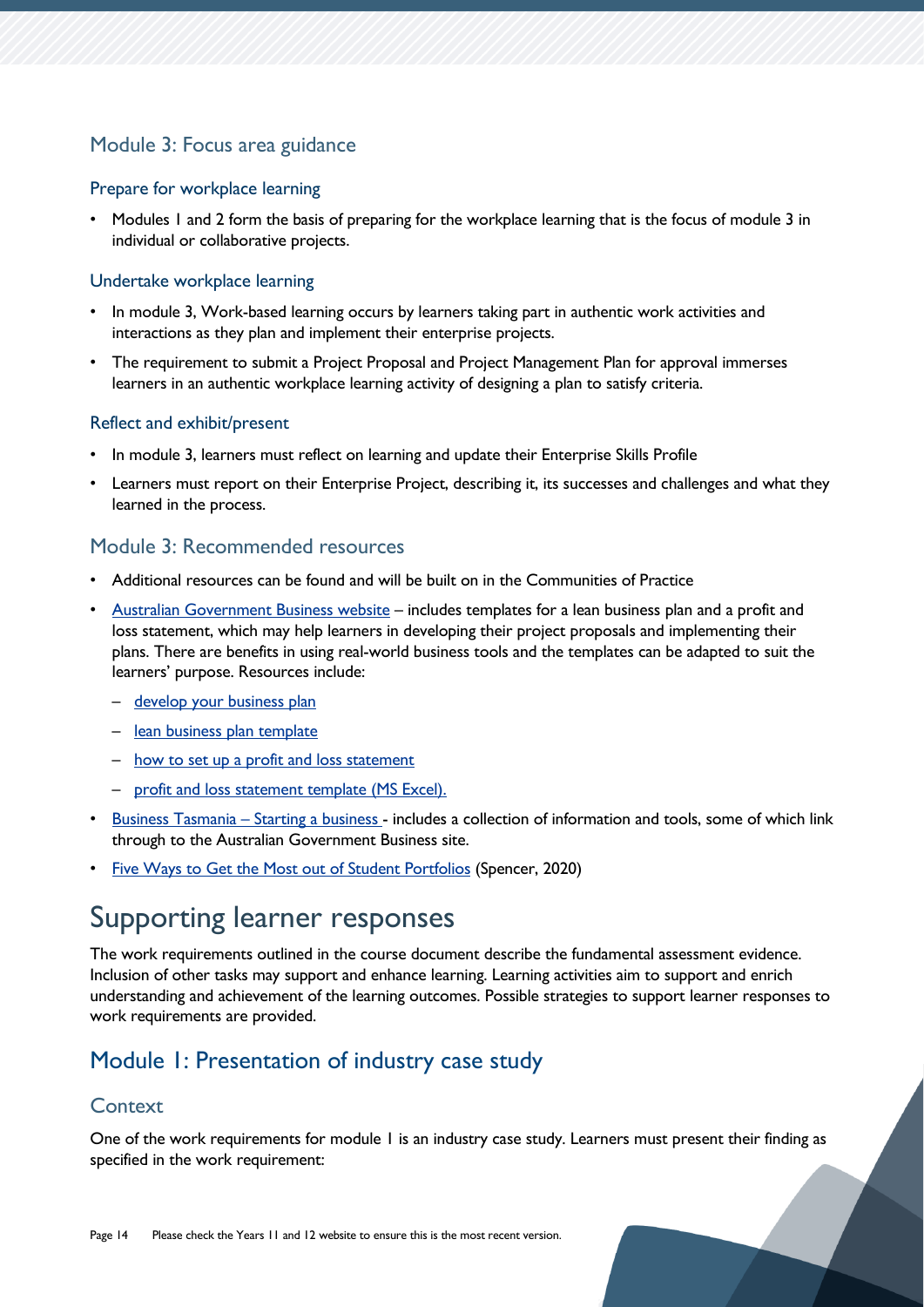• The findings will be presented, to a known audience, in a multimodal format of choice utilising digital and other technologies.

In module 3, learners must prepare and deliver a presentation. This is an opportunity for formative assessment, and to build confidence in learners. Presentation skills are important for future career planning whether in the context of job interviews, product pitches, funding pitches or applications, seeking partners in a venture.

#### Relevant learning outcomes

- 2. use digital ways of working when planning and undertaking enterprise projects
- 3. identify and solve issues relating to enterprise projects
- 4. apply self-management skills when undertaking enterprise activities
- 8. present information on an enterprise project supported by digital technologies

#### **Scaffolding**

- share with learners a range of options for modes of presentation. For example, talking to a slide deck, preparing a poster that they will talk about, pre-recording a video presentation and taking questions from the audience. Invite other suggestions.
- ask learners to reflect on the range of options and assess their suitability using a thinking tool such as PMI, and guiding questions such as
	- What skills do I already have that support this option?
	- What new skills might I need to learn?
	- What is interesting/ appealing about this option?
	- What is daunting about this option?

# <span id="page-14-0"></span>Module 2: Learning journal (component of folio)

### **Context**

The Enterprise Experience Folio work requirement for module 2 includes a learning journal. This is an opportunity for learner agency in choice of mode for the learning journal. The learning journal could be in an exercise book, a loose-leaf folder, or an online platform such as MS OneNote. An electronic record makes it easier to record, organise and access ongoing work and facilitates self, peer and teacher reflection. If using a non-digital mode, learners will need to digitise it for submission.

#### Relevant learning outcomes

- 2. use digital ways of working when planning and undertaking enterprise projects
- 3. identify and solve issues relating to enterprise projects
- 4. apply self-management skills when undertaking enterprise activities
- 5. work in a team to undertake an enterprise project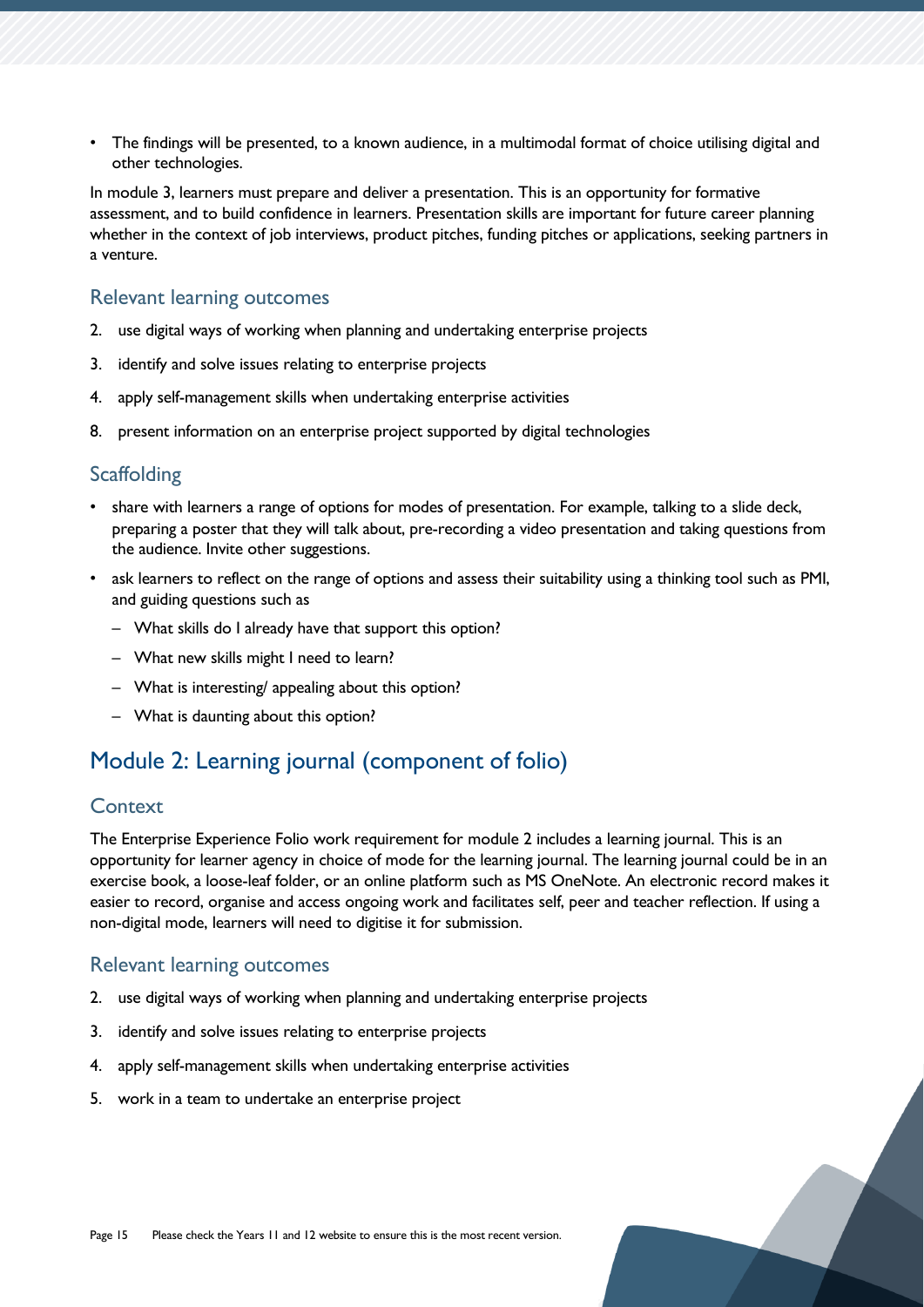## **Scaffolding**

- the learning journal should be introduced in the context of the overall folio and its other compulsory components.
- learners should be encouraged to consider whether to structure their learning journal chronologically, topic-based or a combination of both
- learners should be explicitly taught to annotate their journals by reviewing earlier entries and updating them based on new insights and experiences (without losing the original entry)
- regular opportunities for learners to reorganise their work should be provided
- regular self, peer and teacher review should be scheduled to ensure learners are progressing well
- "exit-card" strategies could be used to prompt end-of-session review and reflection, using a relevant guiding questions or sentence stems such as:
	- something interesting I learned was…
	- I was surprised by…
	- It wasn't a good idea to…
	- I am getting better at …
	- What should we have spent more time on?
	- What do we need to find out more about?
	- We should have got help with…

# <span id="page-15-0"></span>Module 3: Project proposal and project management plan

#### **Context**

Learners must have their project approved. The work requirement for module 3 (Enterprise Project Folio) includes draft Project Proposal and Project Management Plan, and approved versions of both.

#### Relevant learning outcomes

- 2. use digital ways of working when planning and undertaking enterprise projects
- 6. apply skills and knowledge to plan an enterprise project
- 8. present information on an enterprise project supported by digital technologies.

### **Scaffolding**

- Whatever processes were explicitly taught, modelled and applied in module 2 for defining a problem and planning a solution, are reviewed at the start of module 3.
- Teachers may share their local Enterprise Project Approval Procedure and workshop the criteria for suitable projects (Appendix 6) from the course document.
- Activate peer feedback by using Dylan Wiliam's 'double deadline' technique (Wiliam, 2015):
	- the teacher sets two dates for submitting their draft Project Proposal and Project Management Plan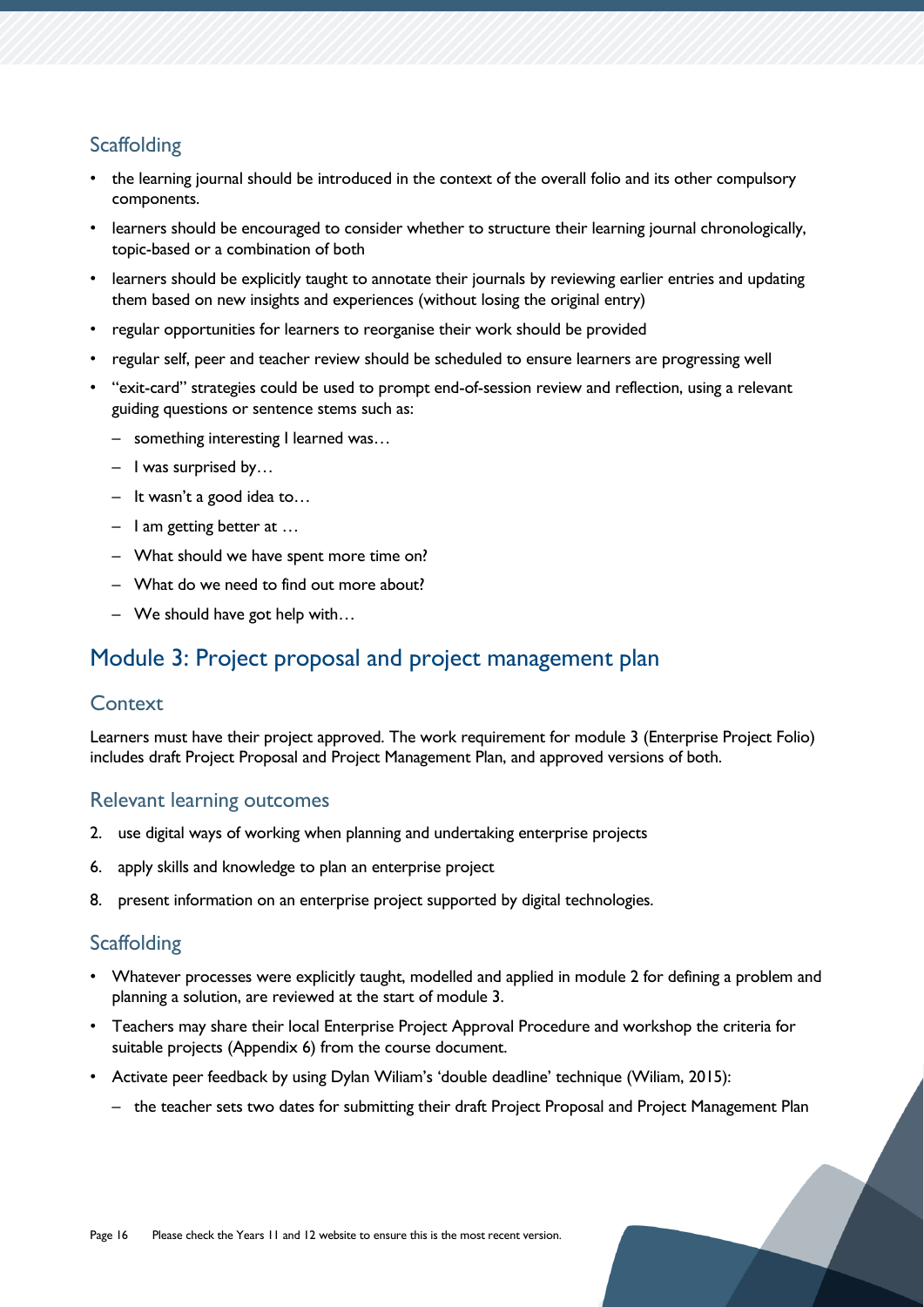- on the first date, learners submit their draft documents colour coded with red to indicate they are struggling, yellow to indicate they have done the work but are not confident, and green to indicate they are confident with that part of the work.
- the teacher then uses those categorisations to pair learners. Strugglers are paired with confident peers, and the not confident learners work together
- learners review the submissions in pairs and evaluate against the set of 13 criteria (or a suitable subset determined by the teacher)
- after the discussion learners refine their work before submitting it in the next lesson (this is still the draft).
- The teacher gives specific feedback on the draft and coaches the learner to make adjustments to ensure the criteria are met.
- The learner submits their revised Project Proposal and Project Management Plan by the second due date.

# <span id="page-16-0"></span>Additional support resources<sup>2</sup>

- **Link to [Course Document](https://www.tasc.tas.gov.au/students/courses/mixed-field/epw215122/)**
- Link to [Sample Scope and Sequence](https://documentcentre.education.tas.gov.au/_layouts/15/DocIdRedir.aspx?ID=TASED-1409172972-1875)
- Community of Practice Information The Mixed Field Community of Practice (MS Teams site) has a dedicated channel for *Enterprise at Work* Level 2. Visit the [Years 11 and 12 website](https://11and12.education.tas.gov.au/communities-of-practice/) for information on how to join.

# <span id="page-16-1"></span>References

Burnette, J. L.; Pollack, J. M.; Forsyth, R. B. 2019. 'A Growth Mindset Intervention: Enhancing Students' Entrepreneurial Self-Efficacy and Career Development', *Entrepreneurship Theory and Practice*, 44(5), pp. 878– 908. [online] Available at:<https://doi.org/10.1177/1042258719864293> [accessed 18 Nov. 2021].

Department of Education South Australia. 2018. *Business Innovations Stage 1*. [online] Available at: <https://www.sace.sa.edu.au/web/business-innovation/stage-1/subject-outline> [accessed 18 Nov. 2021]

The Department of Education Tasmania. 2021. *Aboriginal Education Services*. [online] Available at: <https://www.education.tas.gov.au/parents-carers/school-colleges/aboriginal-education-services/> [accessed 4 Nov. 2021].

Department of Education Tasmania. 2021. *A Pedagogical Framework*. [online] Available at: [https://documentcentre.education.tas.gov.au/\\_layouts/15/DocIdRedir.aspx?ID=TASED-1629159896-383](https://documentcentre.education.tas.gov.au/_layouts/15/DocIdRedir.aspx?ID=TASED-1629159896-383) [accessed 1 Nov. 2021].

S. 2021. *MsEffie's Lifesavers for Teachers – Think Different assignment.* [online] Available at [https://mseffie.com/assignments/think\\_different/think\\_different.html](https://mseffie.com/assignments/think_different/think_different.html) [accessed 18 Nov. 2021].

Edutopia. 2018. *What is metacognition and why does it matter?* [online] Available at <https://www.youtube.com/watch?v=QJWsIJQHUxM> [accessed 18 Nov. 2021].

Foundation for Young Australians. 2015-2020. Our Reports: *The New Work Order Series*. [online] Available at: <https://www.fya.org.au/resource/new-work-order-research/> [accessed 18 Nov. 2021].

 $<sup>2</sup>$  All resources cited were accessed and checked for accuracy and appropriateness of content on November, 2021.</sup>